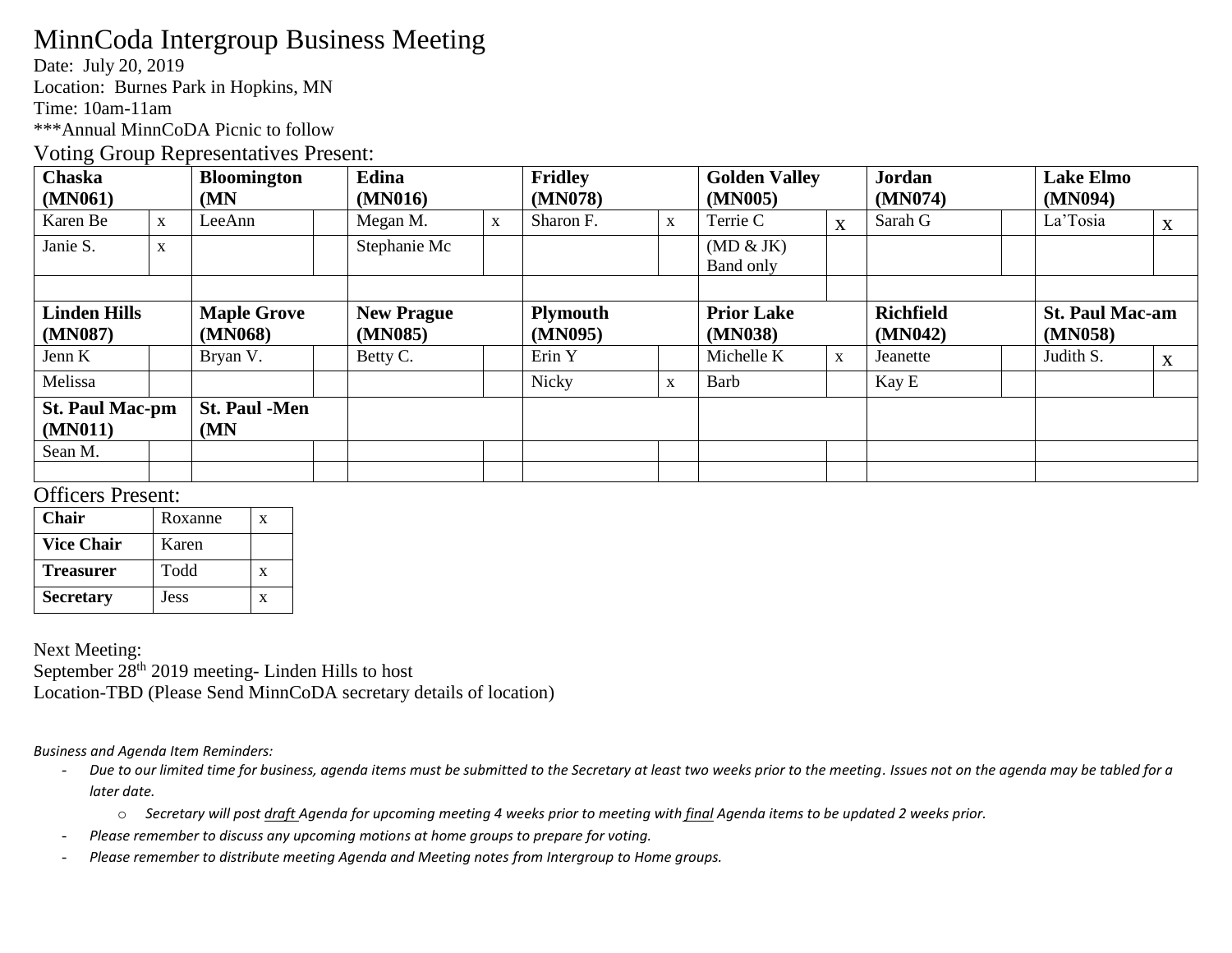## MOTIONS:

| <b>Motion</b> | 2nd | F OI<br>- | Jpposed | Abstain | <b>Notes</b><br>Other |
|---------------|-----|-----------|---------|---------|-----------------------|
| <b>Bylaws</b> | . . |           |         |         |                       |
|               |     |           |         |         |                       |

## AGENDA:

| <b>Items/Topic</b>        | <b>Discussion</b>                                                                                                                                                  | <b>Decision Action Needed</b>   |
|---------------------------|--------------------------------------------------------------------------------------------------------------------------------------------------------------------|---------------------------------|
| Intro                     | <b>Opening Prayer</b>                                                                                                                                              | or Follow/Up                    |
|                           | Welcome and Introductions                                                                                                                                          |                                 |
|                           | Approve Previous Intergroup Minutes                                                                                                                                |                                 |
|                           | Minutes approved                                                                                                                                                   |                                 |
| Announcements             | If your group is struggling, please notify one of the ----Intergroup officers before disbanding.                                                                   |                                 |
| and Reminders             | If you are starting a new meeting or know of one starting, please notify Intergroup via Band.                                                                      |                                 |
|                           | If your group is planning a fun event and want to include the larger fellowship, please notify                                                                     |                                 |
|                           | Judith and/or let Roxanne know so we can advertise it on Band and at meetings.                                                                                     |                                 |
|                           | If you would like to be on one of our many service committees, please let one of the officers                                                                      |                                 |
|                           | know and we will get you in contact with the other team members. (Current Committees<br>include: Fun, Bylaws, Outreach, Hospital and Institution, Mini-Conference) |                                 |
|                           | New-The fun committee needs volunteers for the recovery walk in September at the State                                                                             |                                 |
|                           | Capital. If interested, please reach out to La'Tosia.                                                                                                              |                                 |
|                           | New- We will need helpers to clean-up and tear down when the picnic is over.                                                                                       |                                 |
| <b>Treasurer Report</b>   | Report given by treasurer                                                                                                                                          |                                 |
|                           | Income and Expense record available for viewing                                                                                                                    |                                 |
|                           | Intergroup donations can happen at any time. Group conscious to be made at individual                                                                              |                                 |
|                           | groups to determine how or when to do donations to intergroup.                                                                                                     |                                 |
|                           | Income and Expense report passed around- feel free to take pics.                                                                                                   |                                 |
| 7 <sup>th</sup> tradition | Pass around 7 <sup>th</sup> tradition donation.                                                                                                                    | Not done                        |
|                           | Donation goes to intergroup.                                                                                                                                       |                                 |
| <b>GSR</b> support        | Intergroup Officers met to discuss how to better support Group Service Representatives @                                                                           | Future group voted GSRs to      |
|                           | intergroup.                                                                                                                                                        | sync with MN secretary for      |
|                           | <b>Orientation for GSRs</b>                                                                                                                                        | informal orientation; adding to |
|                           | Group Service Representative is 'the voice of their home groups group conscious'                                                                                   | MN intergroup band etc.         |
|                           | How else can we help?                                                                                                                                              |                                 |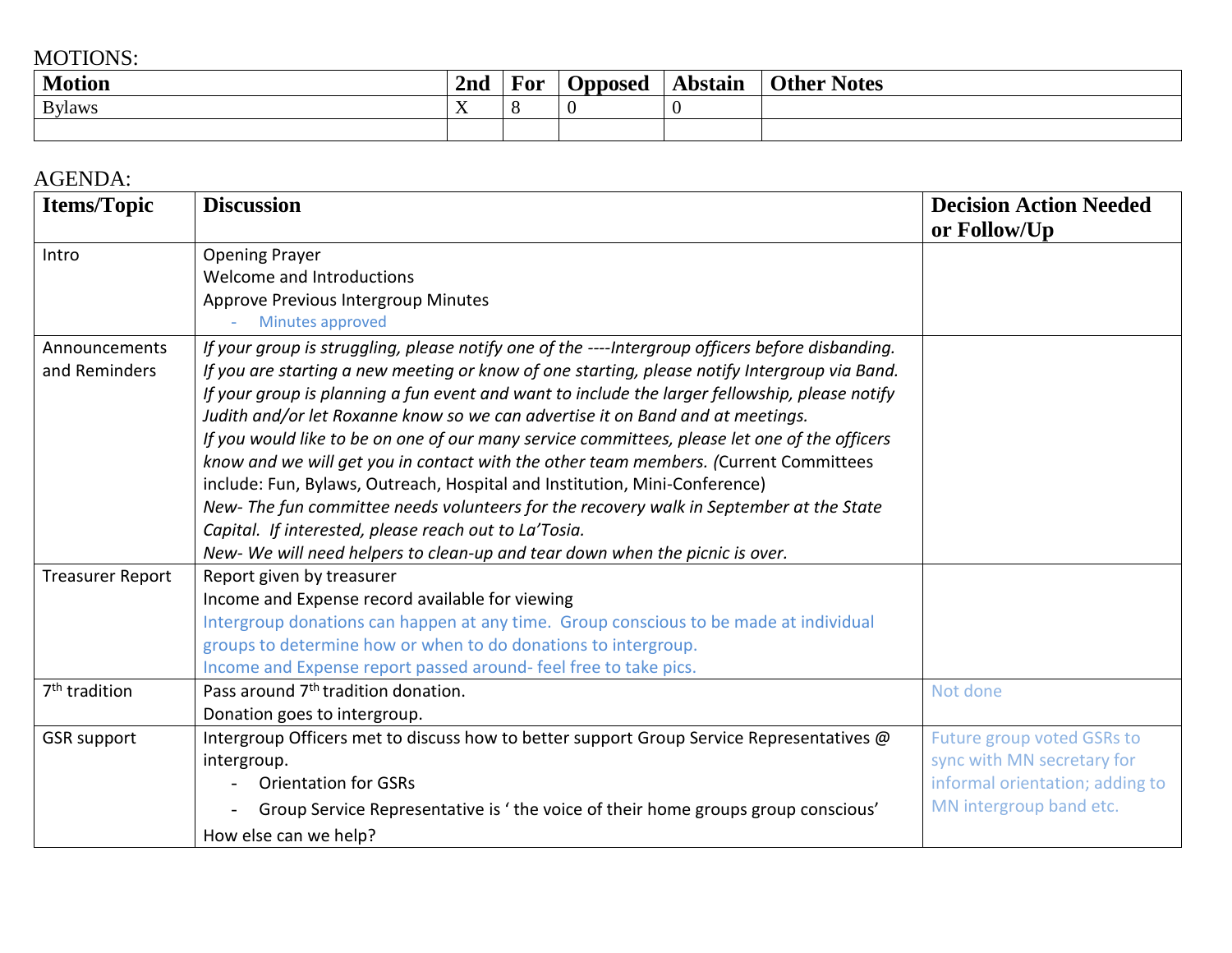|                 | Orientation for when new GSRS are voted in form home groups-things to include will be         |                             |
|-----------------|-----------------------------------------------------------------------------------------------|-----------------------------|
|                 | items such as by-law packet, GSR 'job description,'                                           |                             |
|                 | It is nice to have 2 GSR as they can both stay up to date on conversations happening at       |                             |
|                 | Intergroup. During intergroup session only 1 GSR can vote.                                    |                             |
|                 | GSRs weigh in on agenda items, vote their group conscious, can table any motions to bring     |                             |
|                 | back to home group for discussion on group conscious. This is ok to slow items or any other   |                             |
|                 | discussion down! Abstaining from a vote is also ok.                                           |                             |
|                 | It would be nice if ending term and rep starting term can attend intergroup together for new  |                             |
|                 | <b>GSRs first time.</b>                                                                       |                             |
|                 | Intergroup is time for GSR discussion- would encourage visitors to speak with group rep prior |                             |
|                 | to intergroup sessions.                                                                       |                             |
|                 | GSRs are requesting job description-HINT it is in by-laws.                                    |                             |
| MN delegate for | Discuss MN delegate to Service conference.                                                    | Topic to be added to agenda |
| 2019            | Value that it would bring to MN to send delegate.<br>$\blacksquare$                           | for further discussion in   |
|                 | Late in season delegate needs time to review all motions and info as well as bring to         | January of 2020.            |
|                 | intergroup voting members to discuss MN group conscious                                       |                             |
|                 | Pass around the delegate checklist for viewing                                                |                             |
|                 | By-laws was created to guide in intergroup operations.                                        |                             |
|                 | Sharon has signed up to be an observer this year. She will also bring back information on     |                             |
|                 | experience.                                                                                   |                             |
|                 | Checklist for delegate responsibilities passed around. (Link here -                           |                             |
|                 | http://coda.org/default/assets/File/Delegate%20Checklist.pdf)                                 |                             |
|                 | MN delegate represents MN group conscious                                                     |                             |
|                 | ROI on delegate- money may be best distributed to MN service groups to have a budget.         |                             |
|                 | CoDA world service conference is live streamed if interested in listening in.                 |                             |
|                 | GSR did express the importance of having a delegate since decisions at that level impact MN   |                             |
|                 | and groups. Important for MN to have a voice.                                                 |                             |
|                 | MN intergroup monies discussion                                                               |                             |
|                 | Money fluctuates from year to year                                                            |                             |
|                 | Last 3 years we received assistance form MN CoDA world to support sending a delegate/s.       |                             |
|                 | Lots of current cash reserve was since we hosted World Conference 2 years ago                 |                             |
|                 | 2019 timeline does not support sending MN delegate this year.                                 |                             |
|                 | January 2020 discuss MN delegate to send.                                                     |                             |
|                 |                                                                                               |                             |
|                 |                                                                                               |                             |